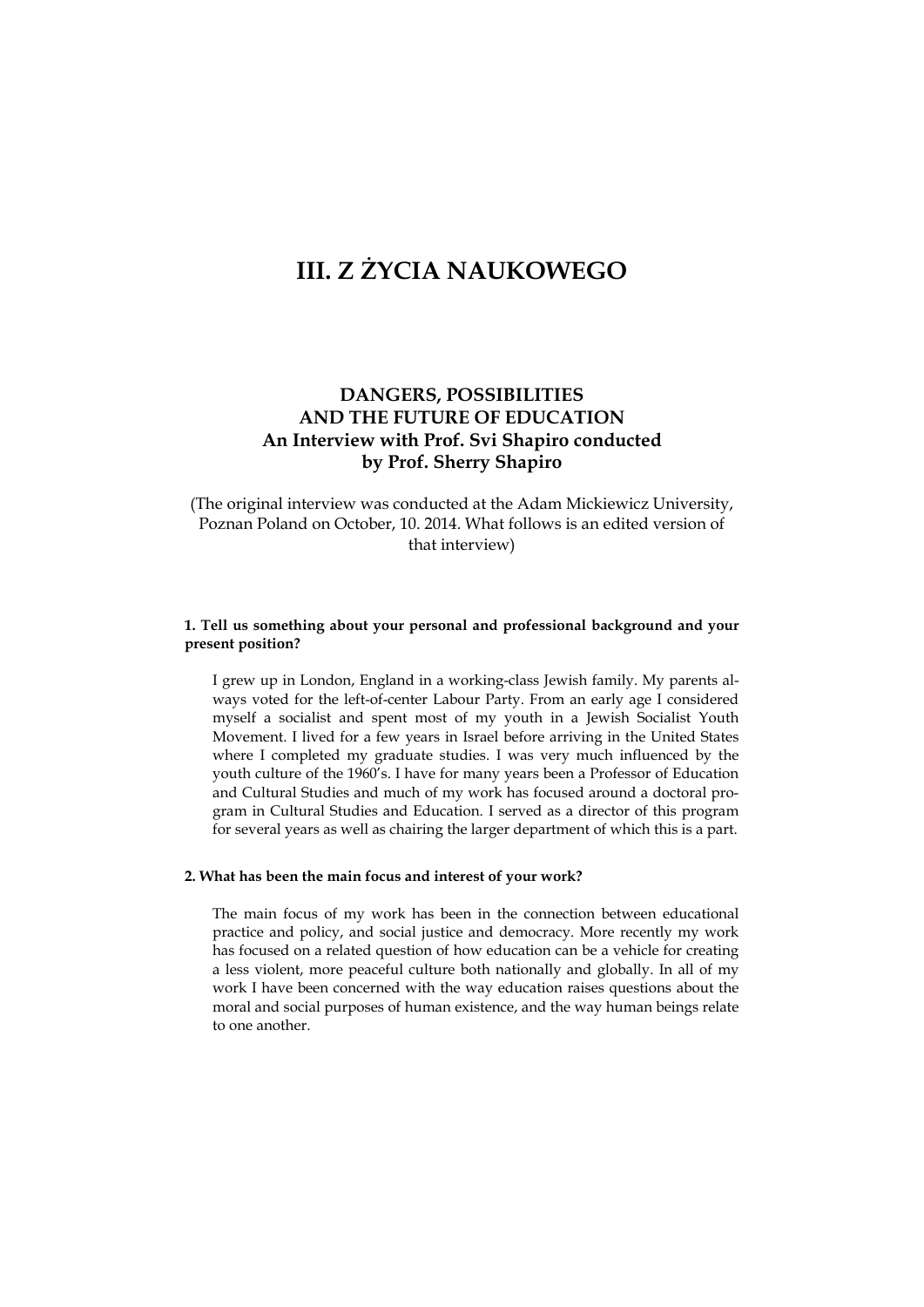## **3. You are well known as a critic of educational policy in the United States, can you speak about this? What are the problems as you see them?**

This question requires a much longer answer – one that questions who controls education, and for what purpose does it exist? Currently we see in the United States an increasing tendency to assess educational quality and outcomes through the use of an ever-increasing deployment of standardized tests. As many critics of education in the Unites States have observed, public schools in America have become little more than factories of testing. More and more time is given over to preparation for tests, teachers are forced to make test results the central concern of their teaching, schools are judged on these test results. The results have been deleterious for education. There is less and less time and opportunity for the classroom being a space in which critical thinking is developed, creativity encouraged, and imagination nurtured. For students schooling becomes more and more a site of boredom and stress. For teachers, education has little connection to the kind of work that they hoped and expected when making the decision to become teachers. All of this must be seen in the larger context in which education is increasing defined as a function of the corporate economy and what is taught is valued only if it contributes to the formation of human capital. Not surprisingly school policies are set and legislated increasingly, not by educators, but by business interest and their political allies. This is a tendency that is apparent not just in K-12 schooling but even in the university system where any kind of education that is not applicable to the world of jobs and job training is viewed as irrelevant. The increasing influence of business interest allied to a right-wing politics has also meant the movement towards delegitimizing public education and replacing it with a system of private, often commercial, enterprises. Here the mantra is easily recognized as that of neo-liberalism; public services are to be eliminated or cut back drastically, the market place determines what is good for society. With its emphasis on privatization and competition the idea of education being concerned with the general improvement and welfare of a society is slowly gutted. The dominance of business interests and right-wing politics means that education as the vehicle for a critically aware democracy is undermined. So too, are the humanistic goals of education concerned with imbuing a younger generation with the desire for creativity, divergent thinking, imagination and a life of thoughtful reflection.

## **4. Nowadays in the United States we hear a lot about the importance of technical training and skills. Given this tendency how important do you think the arts and humanities are in how we educate young people?**

Obviously parents are concerned that their children have the skills to enter the workforce that training and technical skills may provide. However, we must make a distinction here between the issue of training and education. Training is essentially concerned with how we get things done, manipulate and control our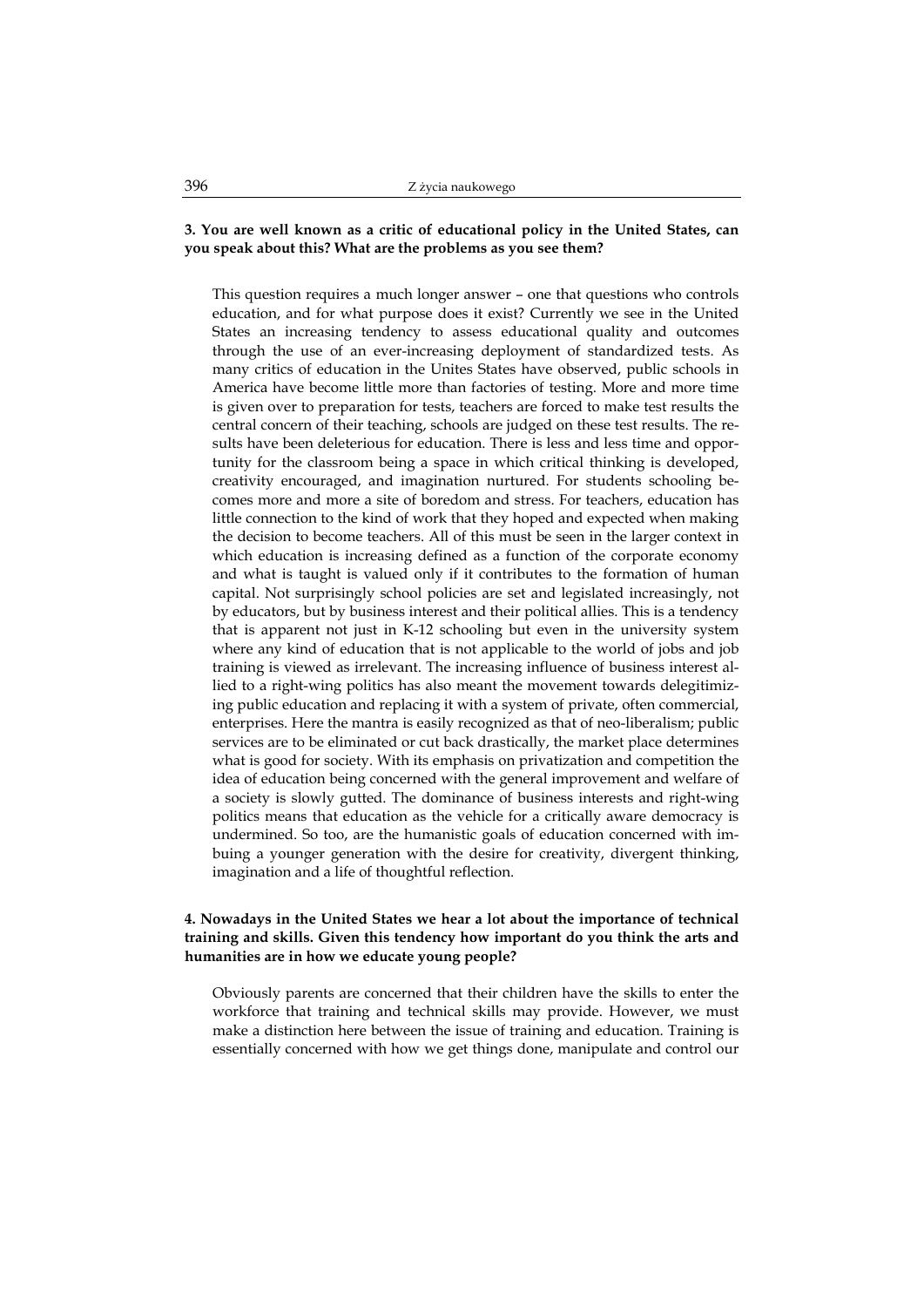environment. This is certainly a part of what it means to live in modernity. This must not be confused with education – education in its most profound sense is always concerned with deepening and expanding our humanness. It can be no surprise that in the priorities that are given to teaching in our schools those things that are concerned with the humanities and the arts have low status and even lower support in terms of funding. The latter areas seek to enrich the meaning of being human beings and to foster the question of why and for what purpose human life exist. The arts in particular connect us to questions about our subjectivity and the nature of human relationships. They seek to expand the human sense of possibility and to deconstruct our accepted ways of seeing in the world. They enable us to develop the sense of possibility with regard to how we live our lives, and how we relate to others. In a similar way the humanities seek to contextualize human life – to understand the broader cultural influences that shape human thinking and understanding. Schooling with its focus on analytic cognate abilities give precedence to the mind over body and the masculine over the feminine. In this sense we learn to devalue those things that have to do with human emotions, sensibilities, desires, and personal understandings. In the United States there is some recognition that the arts with their focus on imagination and expression can facilitate the acquisition of cognitive skills. However, this should not be confused with a more radical understanding of art as a vehicle for questioning and challenging the "taken for granted" world and for reimaging the way human life can exist. The arts in this sense help us to break out from what Maxine Greene calls "the cotton wool" of existence, and what Marcuse referred to as "making the familiar strange."

## **5. When you talk about democracy and education in your work, and the importance of connecting education to citizenship, what do you mean?**

In answering this question, I want to begin by referencing the words of Hannah Arendt, the German Jewish philosopher, who in her commentary on the trial of Adolph Eichmann talked about what she called the "banality of evil." Arendt, I believe was talking about a human condition in which individuals follow commands without question or sensitivity to their consequences. This image of human beings who have been schooled to thoughtlessly act in and on their world continues to resonate strongly with me. I teach my students that the first lesson in educating for democratic citizenship means to negate a passive conformist and quiescent way of being in the world. To be a citizen in a radically democratic culture must mean that we teach our young people to question and challenge where necessary the actions and beliefs of those in authority. Democracy is the antithesis of apathy, cynicism and thoughtlessness. Citizenship in this sense require what Henry Giroux refers to as "civic courage" – the willingness to question and interrogate the world that is usually taken for granted. It means a willingness to stand up for one's beliefs. Of course, this assumes that individuals have beliefs – that is they have been able to critically question the forms of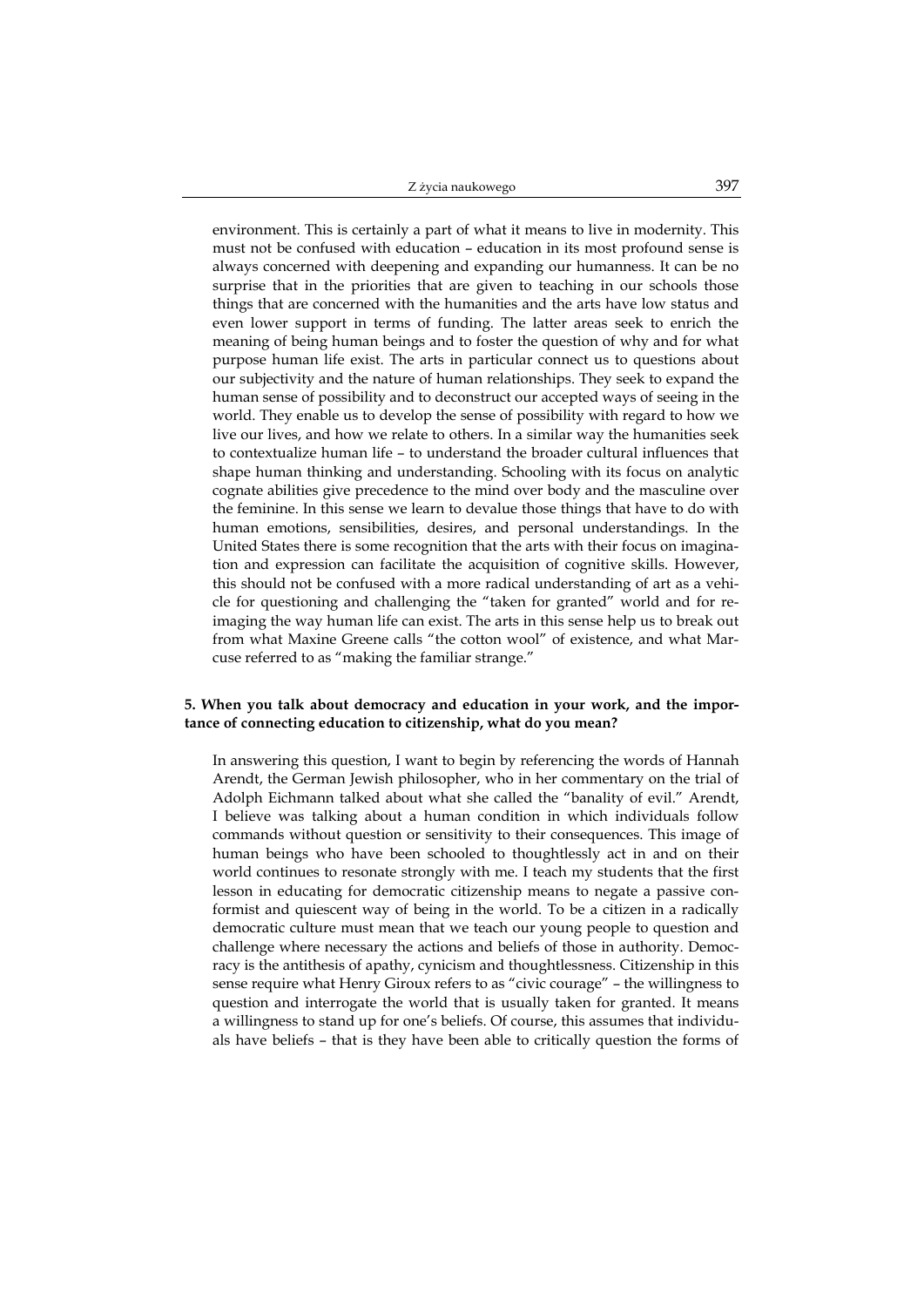behavior and ideas that hold sway in society, in other words the capacity to question what seems to be common sense.

Democratic citizenship should not be confused with libertarian individualism. In contrast to the latter, democracy has at its core a concern with the well being of all of those in society. It is not just about pursuing one's own private ambitions or desires. In this sense, democracy cannot be separated from the concern for social justice. Democracy is to be measured, as Franklin Delano Roosevelt famously noted, "not by the well-being of the most privileged among us, but by how we treat those who have least." So democratic citizenship is concerned with the public good much more that private ambition. It is important that these concerns not be understood as simply abstract theorizing. In the United States, as well as globally, we see an ever increasing polarization of wealth and privilege; to give one example, the family that owns the retail chain of Wal-Mart, now has as much wealth as the bottom 30% of American society. And in the world 85 families now have as much wealth as one-half the population of the planet! In America, with all of its wealth, 1 in 5 children live in poverty; 1% of the population has a much wealth as the bottom 40%. Of course there are other issues that demand democratic accountability and a generation brought up to ask hard questions about the way our world presently functions. We have to note, here the fact that while there is scientific consensus on the dangerous consequences of our continued use of fossil fuels, greedy and socially irresponsible companies continue their exploitation of carbon based energy sources. Of course the banality of evil today means the acceptance of continued violence against women and girls. It means, too, the blind acceptance of consumerism as the source of authentic human satisfaction. It means the continued violence against religious and ethnic minorities, and national economies in which the production of war materials play a major role in industrial production.

All of this may seem a long way from schools and education, but I do believe that teachers can play an important role in being catalyst for developing critical consciousness among young people, nurturing social responsibility, and solidarity with others who share both our national and global lives. In this sense, education for democratic citizenship is a matter of both *consciousness* and *conscience*.

**6. You have been strongly influenced by the ideas of critical pedagogy especially the work of the Brazilian educator, Paolo Freire. Can you talk about his ideas and their importance to you? Freire argues that education is always a political activity. What does he mean by this?** 

Let me start by noting the response of many of my students when reading the work of Paolo Freire. They are frequently, to use an expression, "blown away" by his words. I have often asked myself why this response. The answer, I think, is that Freire conveys a number of things in his writing. The first of these is the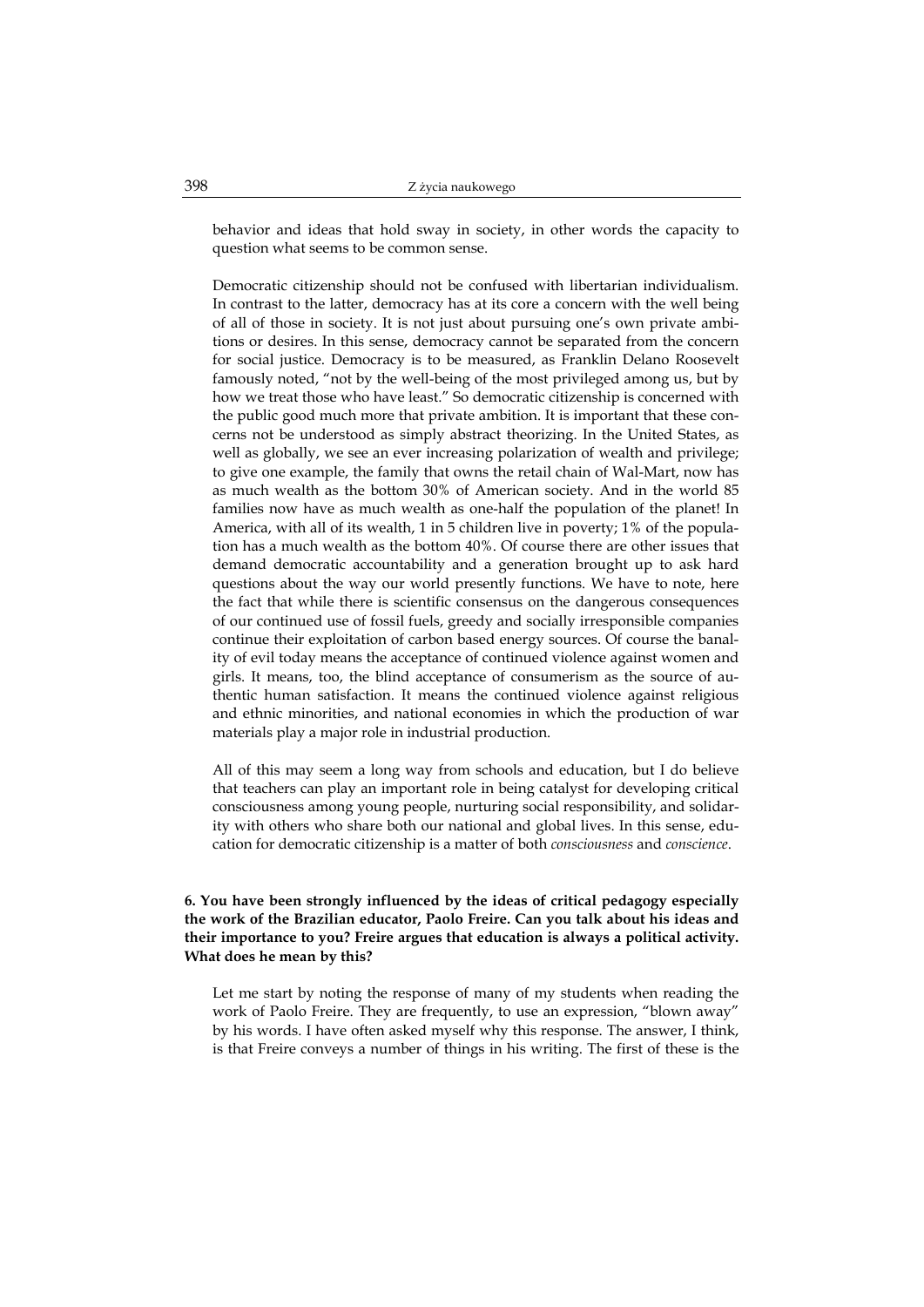sheer passion with which he speaks about the importance of education. For teachers working in public schools, suffocating under bureaucratic regimes, deadened by standardized curriculum and so on, Freire evokes and reminds all of us of the beauty and value of real education. Even as he aged into his late years he never waivered in his conviction that education was inseparable from what he called "the ontological vocation of becoming human." In other words, he spoke from a passionate conviction that our purpose on earth was always to realize the fullness of our humanity. This was for him a process that lasted as long as we live. This unfolding of our humanity was for Freire a cause of continuous joy. To be human is to be on a continuing journey in which we discover and realize the extraordinary mystery of human life. Of course for Freire this journey was never an individual one alone. The realization of one's humanity can never be separated from the realization of the human value of all people. So Freire celebrated life and the way that education infused us with possibility, but he also insisted that this process must be understood as a collective one that we undertake with all those others who share our world. This meant that education had a responsibility to act upon our world to ensure that all people can live as fully and with as much dignity as is possible. So in this sense Freire never separated his educational work from the politics of social change. The thread of social justice ran through all of his philosophy and his practice. Not surprisingly, Freire spent some of his life in a Brazilian jail, as his education was a catalyst for the poor to demand greater justice. Freire connected his phenomenological understanding of reality with a Marxist understanding of power and control. He taught us that educators must decide whether they are on the side of human liberation, or whether they taught obedience to systems of unequal power and opportunity.

For me, and for many others, Paolo Freire is considered to be the father of critical pedagogy – an approach to education that speaks always to questions of social justice and freedom.

## **7. Can you say more about how you understand critical pedagogy and its relevance to education today?**

I have already mentioned the importance of Paolo Freire to critical pedagogy so let me say a few things about my understanding of this philosophy and then discuss its contemporary relevance. First central to critical pedagogy is the question of the social. Education here is about the project of constructing a more and just and democratic society. It seeks to uncover the ways in which we limit and dehumanize individuals. It focuses upon the influence of ideology as the means in societies that call themselves democratic to accommodate the mass of people to inequalities and their subordination to the power of elites. Here, Freire's call to "problematize" the everyday realities of our lives becomes especially importance. Such problematizing helps us call into questions beliefs and practices that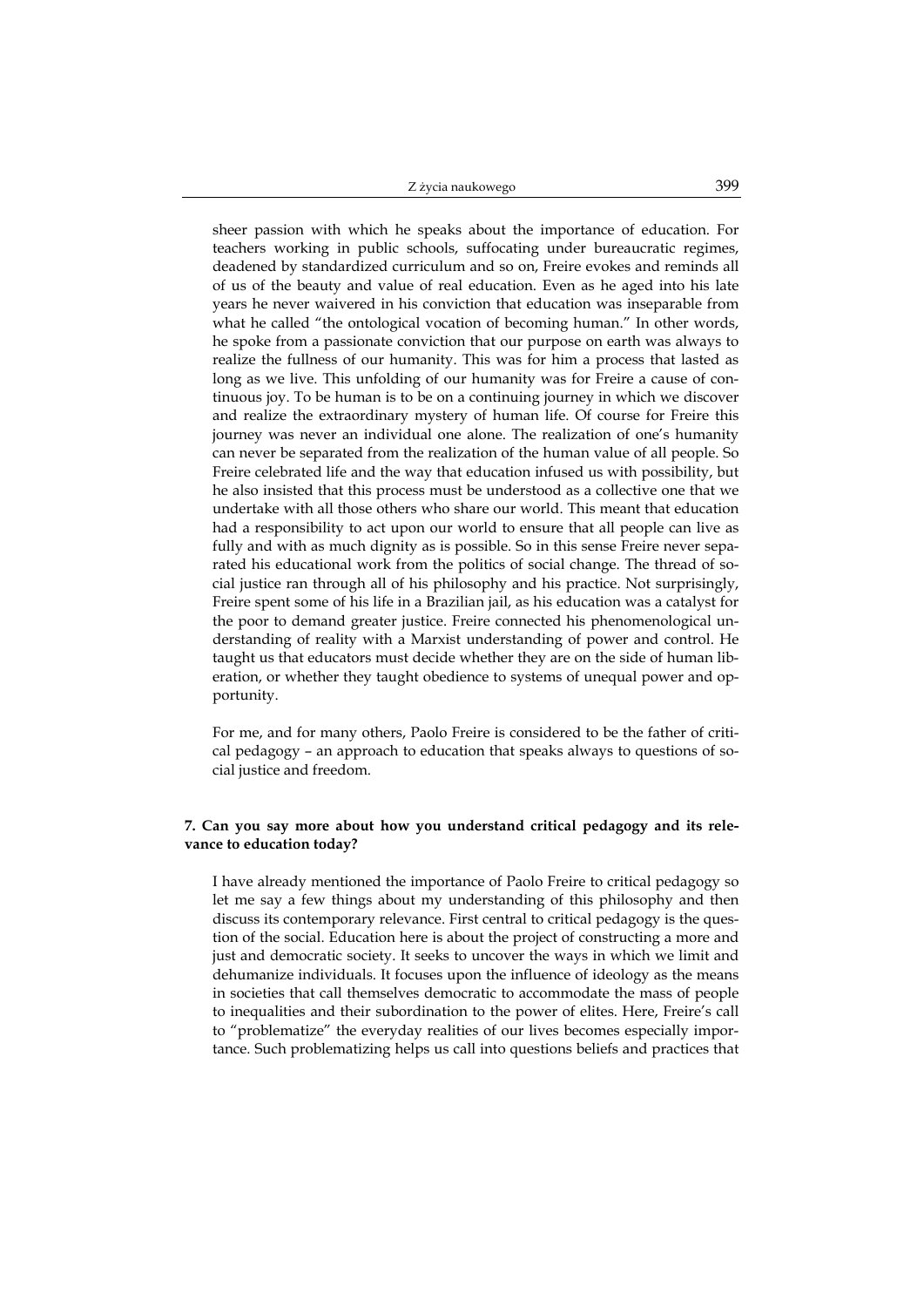legitimate, mystify and 'naturalize' the way realty seems to operate. In this sense knowledge and language are never innocent. They always help construct our notions of what is true and real. For Freire and other critical teachers education is always a matter of "reading the word and the world." Whether this is in the forms of textbooks or through the medium of popular culture a certain view of human existence, reality and values are always in play. So from this point of view, the classroom becomes a place in which both teacher and students are encouraged to question knowledge and to understand how knowledge and power become connected. But it is important to understand that this process of questioning and challenging, and thinking critically, is about much more than the usual academic goals. We question the world so that we are better able to challenge it and demand something better. Freire uses the terms *conscientization* that, for me, evokes the twin goals of education that are both to raise critical awareness or consciousness and to develop and sensitize our conscience. Critical pedagogy is at its core the passionate demand to understand how our world works in ways that do violence and dehumanize others and to be a catalyst for working towards social change that might empower and validate the worth of all human life.

In the classroom this means a space that in which student's voices and experiences become central to the process of learning. Here the teacher's role is to facilitate the way in which individual lives cannot be fully understood without understanding the social, political and economic context in which our experiences are shaped. This has special significance to those who have been marginalized or silenced because of race or ethnicity, gender or sexuality. The emphasis is on the Socratic tradition in which we question the purpose of our lives, the way in which we relate to others, what is held to be of value in our culture, and how do inequities bear down on the lives of different students within our classroom whether because of social class, race, gender, ethnicity, sexuality, national origins – or anything that marks of as different or having less value. The classroom is concerned not with invidious competition between individuals but the development of a community of honest dialogue, empathy and compassion. The classroom also calls into question the usual structures of authority; teacher vs. student, those who know vs. those who don't know, rational vs. irrational, mind vs. body. Not least, student goals are not about grades, test scores, academic achievement but focus upon the ways in which we all might contribute to a more just, democratic and environmentally sane world.

Let me add finally that critical pedagogy is not to be understood as a formula for teaching but rather it is a continuing tradition of the application of critical theory and practice to the work of education. In this sense, critical pedagogy's initial concern with social class has expanded to embrace critical race theory, feminist and queer theory and other ideas that continue to expand our understanding of how we are shaped and influenced in the context of unequal relations of power and privilege. Critical pedagogy must also be seen as an important intervention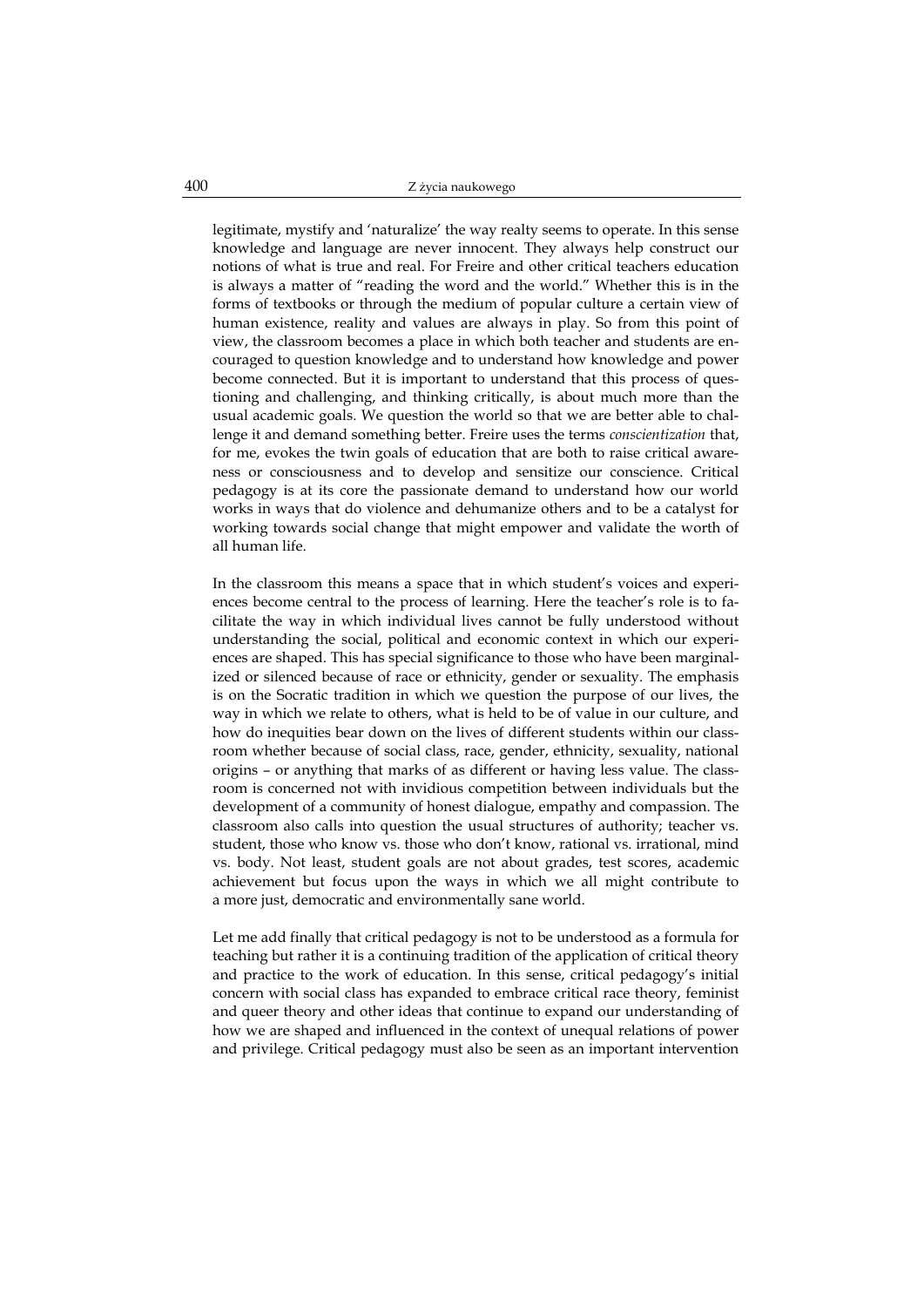around the meaning of democracy and in particular the contribution of education to a democratic citizenry and culture.

## **8. Can we return to your own identity and how you see the formation of your own thinking. Do your Jewish roots and experience influence your view of education?**

Jewish identity is always a complex amalgam of history, religion and ethnicity. In terms of religion let me say at the outset that no religion speaks for itself—it always requires human interpretation. And Judaism, like Christianity or Islam is replete with different, often competing, narratives and understandings of what the core beliefs and values are. So my take on Judaism is not necessarily one shared by other Jews—in fact in some ways it is quite oppositional to some other interpretations. The most obvious fact of Jewish experience is the history of persecution, discrimination and genocide. This certainly has meant that Jews have played a disproportionate role in left and liberal movements for social justice movements for equal rights, civil rights, workers movements and so on. Whether in the United States, South Africa and elsewhere, you will find many Jews active in liberation struggles. This awareness has always been an important dimension of my own social and political commitments. In addition the Jewish tradition has always emphasized learning and intellectual activity-- in earlier times around religious texts but later in the modern world through the broader spectrum of intellectual pursuits. One only has to think of seminal intellectuals such as Marx, Freud, Einstein, and Derrida to recognize that a critical intelligence has long been a part of Jewish life. An interesting dimension of this intellectual tradition is the acceptance, indeed encouragement given to discourse as one not of fixed understanding but as the product of continuing debate and discussion. This is represented in Jewish religious texts where a central sacred text is surrounded by the competing interpretations of the Rabbis. Jewish life has always been one in which the struggle around truth is always a matter of competing arguments and debate. I think that one might argue that the Jewish approach to knowledge already embodied a postmodern sensibility before this became a fashionable epistemological perspective. Easy to see where my own proclivity for critical theory and intellectual engagement comes from.

## **9. You say in your writing that authentic education is always a moral and spiritual activity – what do you mean by this? How do you define 'spiritual' and how is it different from 'religious'?**

The meaning of the word spiritual is an elusive one. In the first place it helps to distinguish it from 'religion' with all of its connotations of an organized community involving membership, set rituals, specified sacred texts, believers and non-believers (interestingly many of my students now prefer to describe them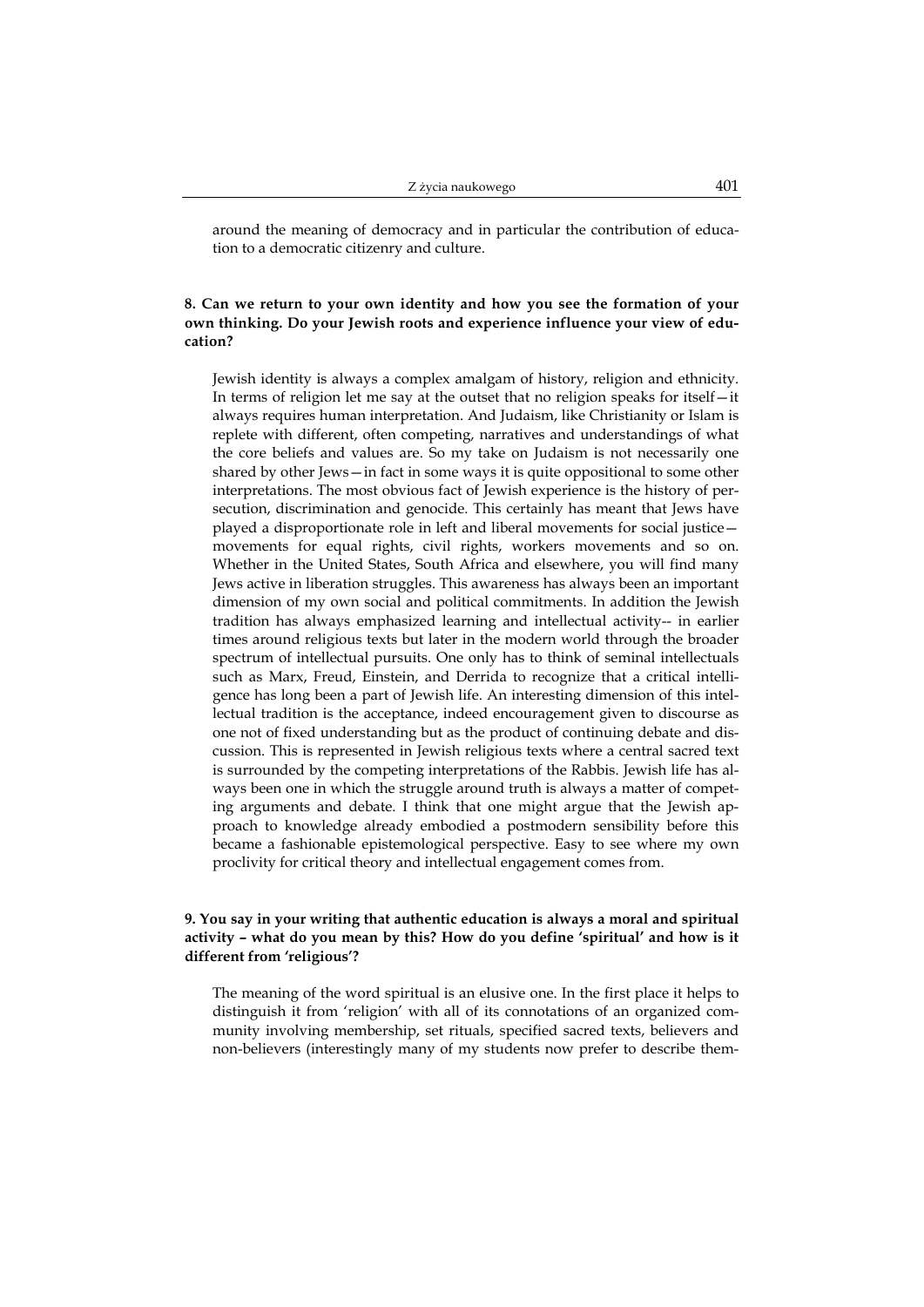selves as 'spiritual' rather than 'religious'). To use the term spiritual is to reference something deliberately ephemeral, hard to fully grasp. And yet it seems to speak to our need to see human life through a prism in which such life has an extraordinary preciousness and fragility, a mysterious depth, subjectivity that is never fully grasped (demanding perhaps the language of poetry more than scientific analysis). In this sense it stands in opposition to attempts to reduce human life to the computer like flow of electrons, or the chemistry of neuronal connections. It also speaks to a cosmology in which all life is inextricably connected – to a sense of 'oneness' that unites all life through both time and space, famously described by the astrophysicist Carl Sagan, in the way "we are all made of stardust*"*. All life has common origins and each life represents a constant recycling of the same-shared elements. Such a view stands in sharp contrast to the day-to-day life in modernity where fragmentation, individualism and separation are the overwhelming human experience. Part of the beauty and mystery of the spiritual view is that it can suggest not just an ontological message of connection and interdependence, but also a moral sensibility of responsibility to others and the imperative for social justice, so movingly described in the words of Martin Luther King "the arc of history is long but bends towards justice." The relevant question, I believe regarding the spiritual is not whether it offers a true account of the world, but whether it now provides a needed language for expressing the purpose and meaning of human existence which technology, for all its brilliance, cannot supply.

## **10. Perhaps this is an appropriate time to ask why you decided to focus on the issue of peace in your most recent book** *Educating Youth for a World Beyond Violence; A Pedagogy for Peace* **and what it might mean to educate for peace?**

Perhaps the more relevant question is why have educators not focused on this issue to the extent that our world demands it. It is not hard to see how much human lives are beset by the problem of violence. Wars, violence against women and children, ethnic and religious hatred, and the more subtle forms of structural violence- poverty, lack of adequate health care, lack of food. All of this in the context of 21st century world that potentially offers humanity extraordinary possibilities to live longer fuller lives in harmony with each other and with nature.

Obviously I can do no more here than give a brief indication of what it might mean to educate for peace. Let me suggest four areas to be considered. The first has to do with what we have learned from postmodern epistemology, in particular the way this has called into question our notions of truth. We can see clearly how much our versions of what is true are conditioned by one's circumstance or positionality. I have spoken a great deal in this context of the conflict between Israel and Palestine. It provides a paradigmatic example of how different histories and experiences lead us to see the present conflict through very dif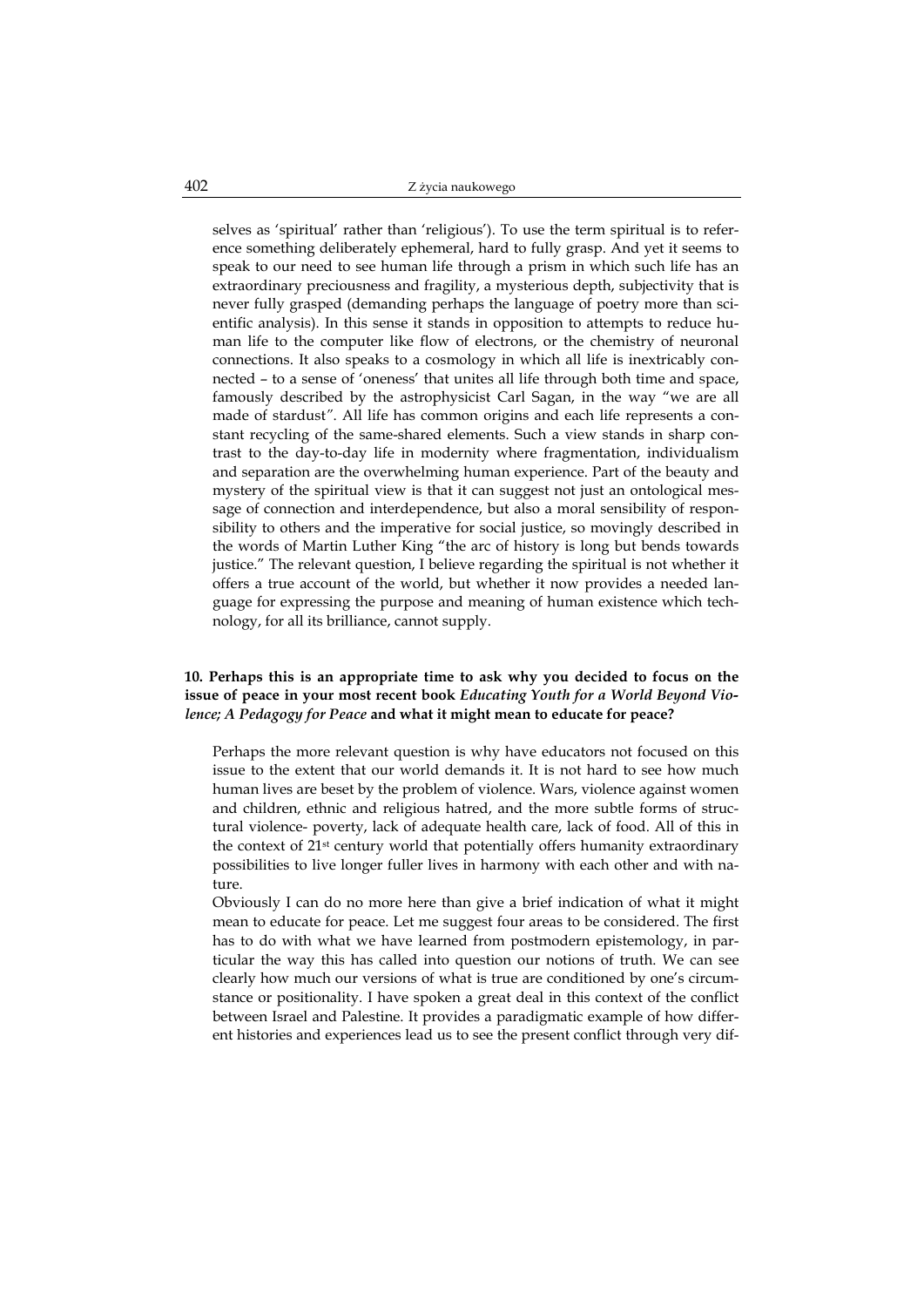ferent eyes. It has been said, "my enemy is someone whose story I have not heard." So whether in this case or in so many other situations - Ireland, Kashmir, Ukraine, Iran – we must teach our students that there are multiple truths and divergent ways of seeing reality. I have suggested in my book that a postmodern perspective on reality must be met by a pedagogy that emphasizes listening to the others' story. It requires, if you will, the nurturing of an empathic sensibility on the part of human beings for the lives and experiences of others.

Secondly, there is the question of meaning. Sartre famously noted, "Man is condemned to meaning." This was never so apparent as in the world of consumerism and a deregulated capitalism where communities, traditions, and long-held values are disrupted and degraded. In this context, there is a hunger for meanings that might overcome the alienation and anxiety unleashed by such destructive influences. Here the search for meaning can take the dangerous and ugly direction of religious fanaticism, ethnic hatred, a regressive nationalism, or the demonizing of anyone who seems different from the norm. So here education's responsibility is to come off the sidelines and advocate for values that are life giving and life enhancing –ones that are inclusive and ensure justice and well being for all.

The third area is what is referred to in Africa as *Ubuntu*. This means that we see our lives first and foremost as part of a community. It means to transform our consciousness away from the emphasis on competition, hierarchy, separation and individualism. All of these fragment and divide human beings from one another. The emphasis on competition and winning is always predicated on a consciousness of scarcity – the notion that there simply isn't enough to go around whether in material terms of in terms of human value and recognition. This notion of scarcity is one that inevitability must lead to insecurity, resentment and anger. For educators, our responsibility is to encourage our students to see the possibility of a world in which communal relations and care for the other should take precedence over our emphasis on competition and individualism.

Finally, the fourth area concerns the increasing desensitization that we all experience as we are constantly exposed through the media and popular culture to human brutality, violence and callousness. Perhaps the proliferation of information and media sources has lead the 'culture industry' to continuously up the ante on the degree of violence depicted whether in the news, television shows, movies, video games or through the internet. While researchers find it hard to document clear causality between this and real violence in the world it seems more than reasonable to assume that we are becoming increasing immune or indifferent to images of human suffering and violence. We need an education that helps to re-sensitize young lives to the real effects of violence in all of its forms on the lives of real flesh and blood human beings.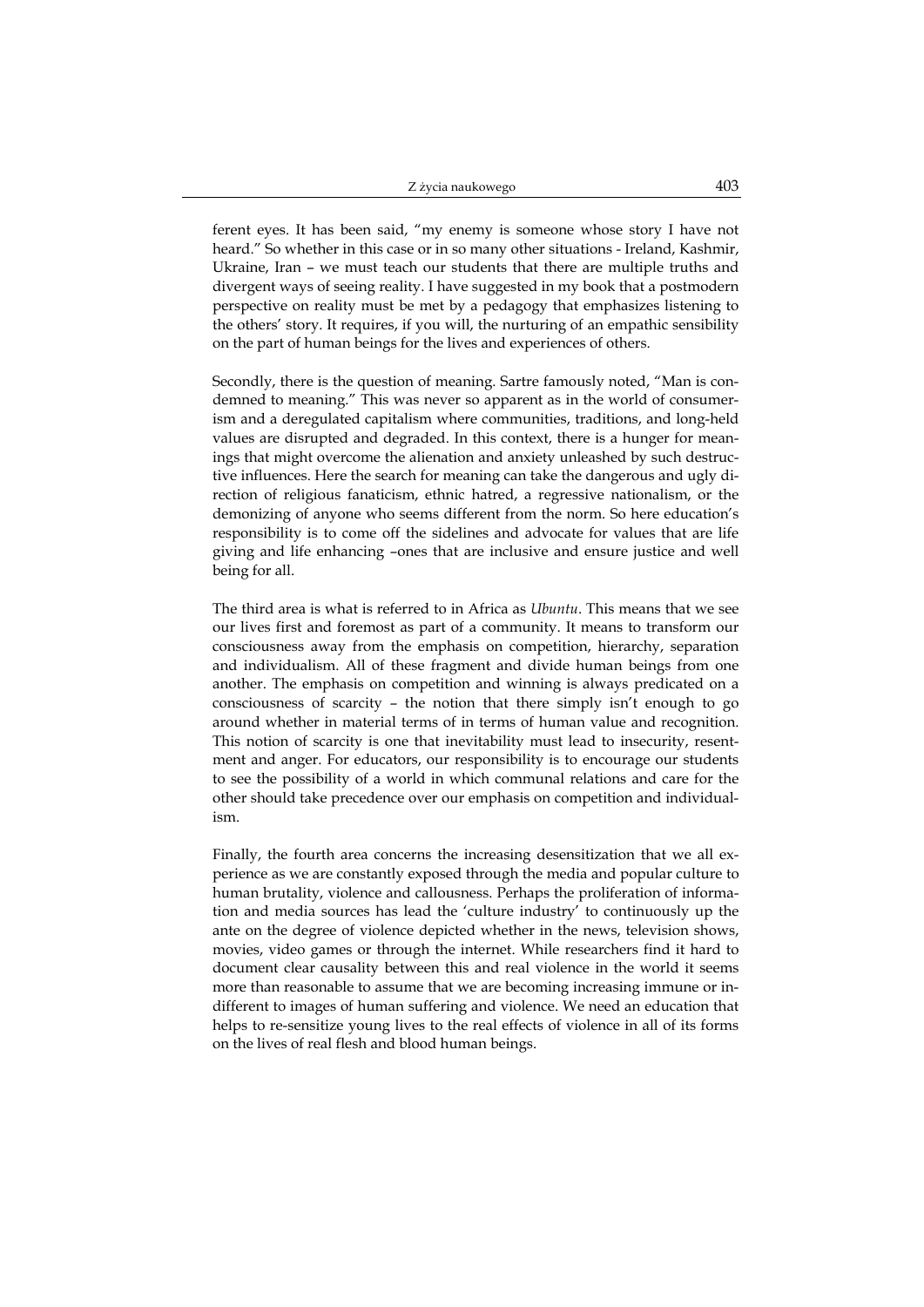#### **11. Has your focus on peace education been influenced by feminist scholarship and pedagogy?**

Undoubtedly so. One cannot follow the news these days without being made aware of the continuing struggle of women and girls, who represent one-half the human race, for their basic security and human rights. Still in too many parts of the world women and girls are made to be the subjects of war, violence and genocide. And even where this is not the case, girls are still struggling for the elementary right to education and the freedom to choose the lives they wish to live. Even in the more democratic societies women are vastly underrepresented in places of economic and political power. No critical pedagogy can ignore the influence of corporate advertising on shaping women's sense of agency and well-being. Advertising has the effect in the words of Jean Kilbourne of "killing women softly" – distorting and limiting the capabilities of women, and objectifying and dehumanizing them. Feminist pedagogy has made clear that the personal is indeed political. That issues of power and control over our lives exist not just in the macro structures of society but in the most intimate and informal spaces of human interaction. Beyond this feminist scholarship allied to queer studies has enabled us to grasp the fluidity and hybrid nature of human identity. We see through this work just how much human identity is constructed through multiple social influences, and how the unified self is an illusion which supports the mystification of individual agency and control over our collective circumstances. We are required to be suspicious of all those assertions of some essential form of human nature and to see how they work to undermine the possibilities of individual and social change. For critical pedagogy, feminist perspectives suggest that the classroom must always move between the personal experience of students and the larger social context. Here it is worth pointing out that women's voices are still frequently marginalized by the male voice. Creating a space, in which gender does not determine who is heard, or indeed what is the focus of our curriculum, continues to be important for those of us who seek to liberate through education. It is with such thinking that we must recognize the importance of extending the classroom space so that all voices and experiences can be heard and valued. Here I am thinking of the significance of including the lives and experiences of those who do not fit our ideas of heteronormativity – gay, lesbian, transgendered, and others, and to understand the challenge these pose to all of our notions of fixed identities, desires, and the institutions that support them. Finally, I think feminist critique has called into question our ideas of masculinity—especially masculine identities that are defined through violence, the power to exert control over other, the suppression of emotional and physical vulnerability, and sensitivity towards others needs and well being.

#### **12. Given all the social problems you have referred to in this interview, do you believe that educators can be optimistic?**

I would start with Antonio Gramsci's famous dictum "pessimism of the intellect but optimism of the will." Our intellectual understanding about the state of the